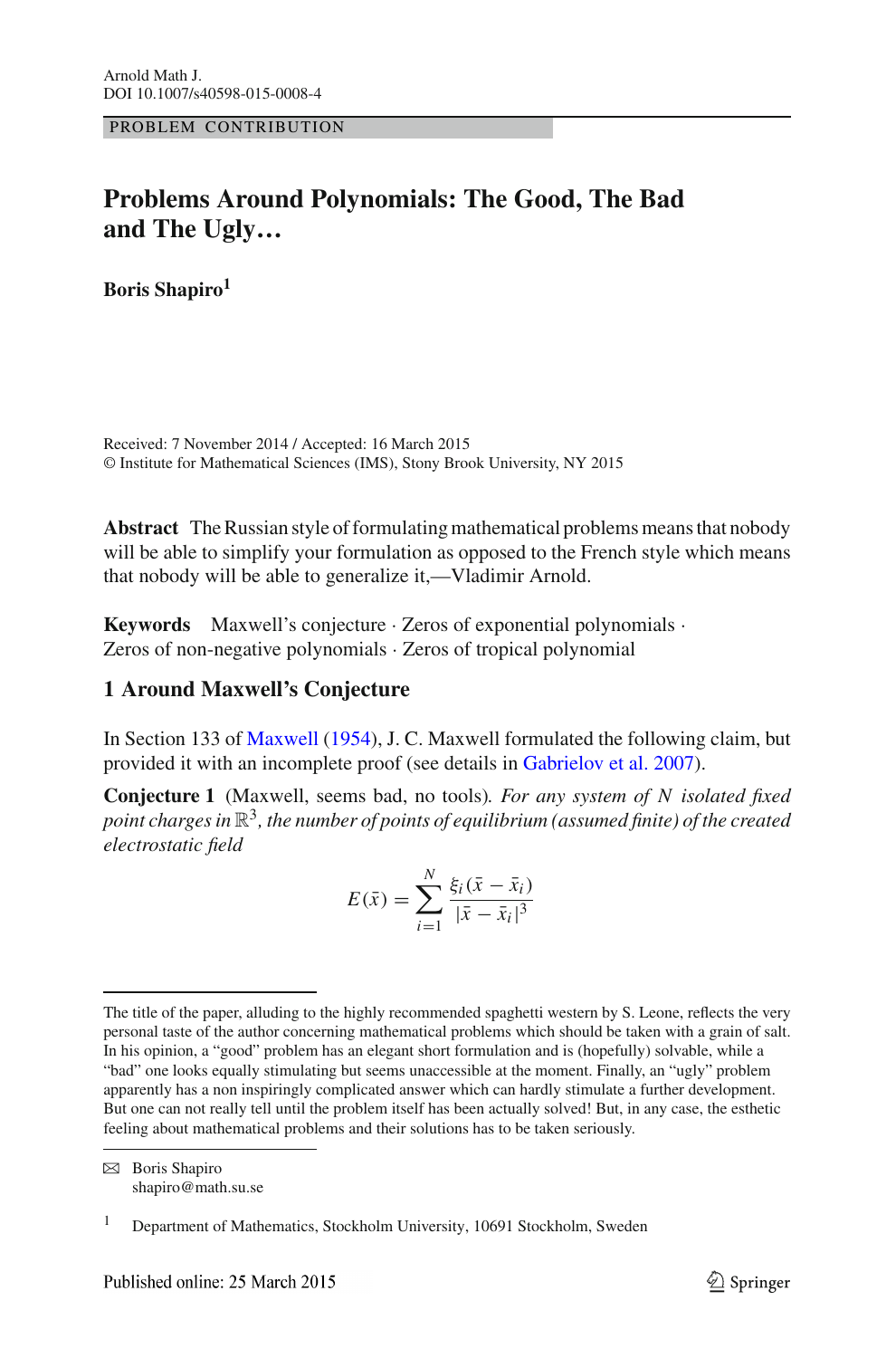*is at most*  $(N - 1)^2$ *. Here*  $\xi_i$  *is a charge placed at*  $\overline{x}_i \in \mathbb{R}^3$ *, and*  $\overline{x} \in \mathbb{R}^3$  *is a variable vector.*

Some very crude estimate on the maximal number of points of equilibrium is obtained in [Gabrielov et al.](#page-8-1) [\(2007](#page-8-1)[\)](#page-8-2) [using](#page-8-2) [Khovanskii's](#page-8-2) [fewnomial](#page-8-2) [theory,](#page-8-2) [see](#page-8-2) Khovanskii [\(1991\)](#page-8-2). Conjecture [1](#page-0-0) is not settled even for three positive point charges in which case all points of equilibrium lie in the plane spanned by these charges. (Some special cases of three charges are settled in the recent literature, see [Killian 2009;](#page-8-3) [Peretz 2013](#page-8-4); [Wang 2012](#page-8-5)).

Observe that for charges of different signs in  $\mathbb{R}^3$ , the set of points of equilibrium might make up a space curve. The simplest example of that kind is a 4-tuple of charges placed at the vertices of a square in the *xy*-plane with coordinates  $(\pm 1, \pm 1, 0)$ . If one places unit positive charges at  $(1, 1, 0)$  and  $(-1, -1, 0)$ , and unit negative charges at the two remaining corners, then the set of points of equilibrium coincides with the *z*-axis. The following naive-looking question is not settled either.

**Conjecture 2** (Folklore, very irritating)*. For any set of charges of the same sign in* R*n, the set of its points of equilibrium is finite.*

The next claim is a very special one-dimensional case of a rather general Conjecture 1.7. of [Gabrielov et al.](#page-8-1) [\(2007\)](#page-8-1) which generalizes the above Conjecture [1](#page-0-0) in many ways.

**Conjecture 3** (A. Gabrielov, D. Novikov, B. Sh., seems good, but no progress). *Let*  $(x_1, y_1), (x_2, y_2), \ldots, (x_N, y_N)$  *be a collection of points in*  $\mathbb{R}^2, \xi_1, \xi_2, \ldots, \xi_N$  *be arbitrary real charges, and* α ≥ 1/2*. Then the rational univariate function*

$$
\Psi(x) = \sum_{i=1}^{N} \frac{\xi_i}{((x - x_i)^2 + y_i^2)^{\alpha}}, \ \ x \in \mathbb{R},
$$

*has at most N local maxima on the whole real line.*

Observe that this conjecture is also not settled in the simplest case when  $N = 3$ ,  $\alpha = 1$ , and all charges are unit. The author has overwhelming numerical evidence supporting the latter conjecture, but no proof.

### **2 On Real Zeros of Exponential Sums**

Consider the space of linear ordinary homogeneous differential equations of order *k* with constant coefficients, i.e.

$$
y^{(k)} + a_1 y^{(k-1)} + \dots + a_k y = 0,
$$
\n(2.1)

<span id="page-1-1"></span><span id="page-1-0"></span>where  $a_1, \ldots, a_k$  are arbitrary complex numbers. The next statement easily follows from the standard facts about the asymptotic zero distribution of exponential sums, see, e.g., [Langer](#page-8-6) [\(1931\)](#page-8-6).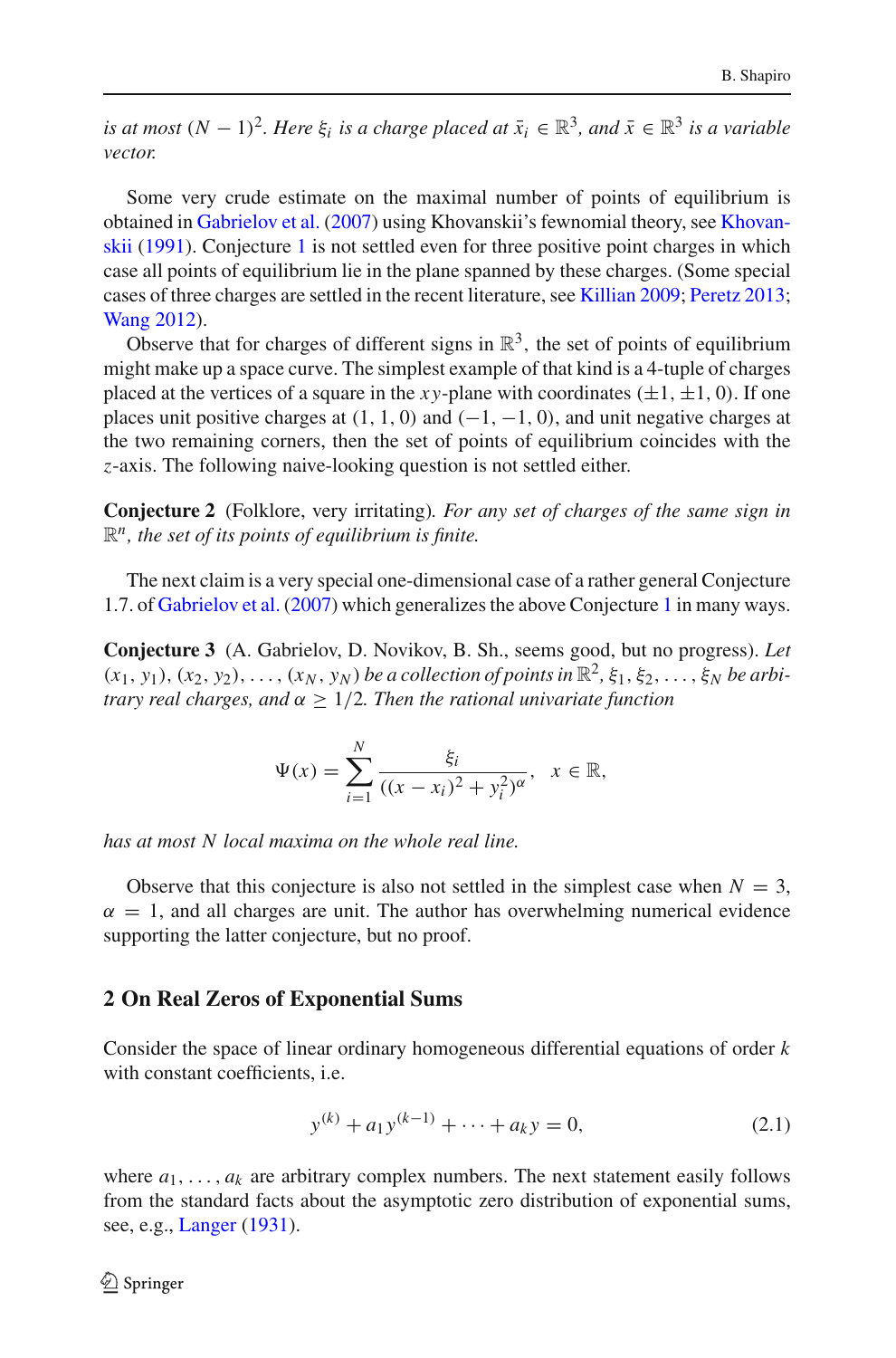**Lemma 1** *Every non-trivial solution of* [\(2.1\)](#page-1-0) *has finitely many (probably no) real zeros if and only if any two distinct characteristic roots of* [\(2.1\)](#page-1-0) *have distinct real parts.*

Denote by  $\Omega_k$  the set of all equations [\(2.1\)](#page-1-0) satisfying the conditions of Lemma [1](#page-1-1) [it is an open dense subset of  $\mathbb{C}^k$  with coordinates  $(a_1, \ldots, a_k)$ ].

**Problem 1** (*B. Shapiro, looks bad, but very important*). Does there exist an upper bound for the number of real roots valid for all non-trivial solutions of all equations in  $\Omega_k$ ?

The latter problem is open already for  $k = 3$ . Observe that there exists a highly non-trivial and, apparently, far from being sharp upper bound for the number of integer zeros of exponential polynomials obtained in [Schmidt](#page-8-7) [\(1999\)](#page-8-7).

# **3 On Isolated Zeros of Non-negative Polynomials and Sums of Squares**

**Problem 2** (*D. Khavinson, I. Itenberg, B. Shapiro, apparently bad*). Find the maximal possible number  $\sharp(2k, l)$  of isolated zeros for real non-negative polynomials of degree 2*k* in *l* variables.

**Problem 3** (*G. Ottaviani, B. Shapiro, seems good*). Find the maximal possible number  $\tilde{\sharp}(2k, l)$  of isolated zeros for real non-negative polynomials of degree 2k in *l* variables, which are representable as the sums of squares of real polynomials of degree at most *k*.

A trivial observation is that  $k^l \leq \tilde{\mu}(2k, l) \leq \mu(2k, l)$ . In the special case  $l = 2$ , both problems were considered in an intriguing paper [Choi et al.](#page-8-8) [\(1980](#page-8-8)), where it was proven that  $\tilde{\mu}(2k, 2) = k^2$  and  $\mu(2k, 2) \le \frac{3k(k-1)}{2} + 1$ . The latter inequality is obtained with the help of Petrovskii–Oleinik's inequality, see [Oleinik and Petrovskii](#page-8-9) [\(1949\)](#page-8-9).

**Conjecture 4** (G. Ottaviani, B. Shapiro, seems good)*. For any number of variables,*  $\widetilde{\sharp}(2k,l) = k^l.$ 

On the other hand, it seems difficult even to determine the coefficient of  $k^l$  of the leading asymptotic term for  $\sharp(2k, l)$  when *l* is fixed and  $k \to \infty$ . For example, I doubt that  $\sharp(2k, 2)$  grows asymptotically as  $3k^2/2$  when  $k \to \infty$ .

# **4 Hermite–Biehler Problem**

The well-known Hermite–Biehler theorem claims that a univariate monic polynomial *s* of degree *k* has all roots in the open upper half-plane if and only if  $s = p + iq$ . Here *p* and *q* are real polynomials of degree *k* and *k* − 1 respectively, with all real, simple, and interlacing roots, and *q* has a negative leading coefficient.

**Problem 4** (*S. Fisk, seems bad, see* [Fisk 2006](#page-8-10), p. 575). Given a pair of real polynomials  $(p, q)$ , give restrictions on the location of the roots of  $p + iq$  in terms of the location of the roots of *p* and *q*.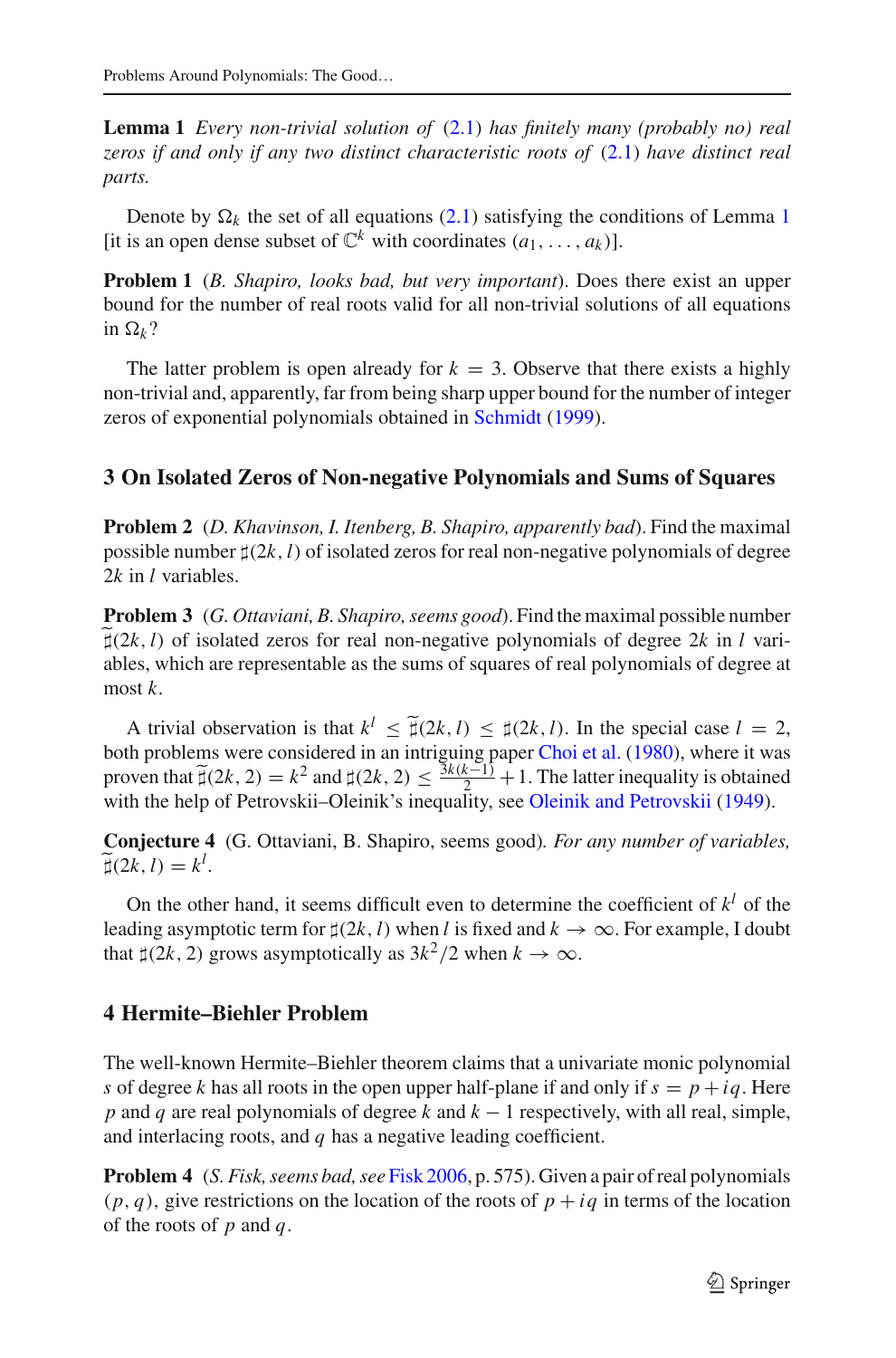An example of such results can be found in [Kostov et al.](#page-8-11) [\(2011\)](#page-8-11). Closely related important questions are: (i) restrictions on the location of (complex) roots of the Wronskian  $W(p, q)$ ; (ii) description of the real univalent disks for a real rational function  $\frac{p}{q}$ .

#### **5 Mesh-Related questions**

<span id="page-3-0"></span>By the *mesh* of a polynomial  $p(x)$  with all real simple zeros, we mean the minimal distance between its consecutive roots.

**Conjecture 5** (P. Bränden, I. Krasikov, B. Shapiro, hopefully good, see [Brändén et al.](#page-8-12) [2012\)](#page-8-12)*.* A difference operator  $T(p(x)) = a_0 p(x) + a_1 p(x - 1) + \cdots + a_k p(x - k)$ *with constant coefficients preserves the set of real-rooted polynomials of degree at most m, whose mesh is at least 1, if and only if the polynomial*  $T((x)<sub>m</sub>)$  *is real-rooted and has mesh at least one. Here*  $(x)_m = x(x - 1)(x - 2) \cdots (x - m + 1)$  *is the mth Pochhammer polynomial.*

There is an alternative formulation of Conjecture [5](#page-3-0) which looks more attractive. Let  $\nabla p(x) = p(x+1) - p(x)$  be the forward difference operator, and consider the following product on the space of polynomials of degree at most *d*:

$$
(p \bullet q)(x) = \sum_{k=0}^{d} (\nabla^k p)(0) \cdot (\nabla^{d-k} q)(x).
$$

Conjecture [5](#page-3-0) is equivalent to

**Conjecture 6** *If p and q are real-rooted polynomials of degree at most d and mesh*  $\geq$  1*, then so is p* • *q*.

#### **6 Topology of the Space of Polynomials**

The famous Descartes' rule of signs claims that the number of positive roots of a real univariate polynomial does not exceed the number of sign changes in its sequence of coefficients. For simplicity, let us consider only polynomials with all coefficients nonvanishing. An arbitrary ordered sequence  $\bar{\sigma} = (\sigma_0, \sigma_1, \ldots, \sigma_d)$  of  $\pm$ -signs is called a *sign pattern*. Given a sign pattern  $\bar{\sigma}$  as above, we call the pair of non-negative integers counting sign changes and sign preservations of  $\bar{\sigma}$  the *Descartes' pair* ( $p_{\bar{\sigma}}$ ,  $n_{\bar{\sigma}}$ ) of  $\bar{\sigma}$ . The Descartes' pair of  $\bar{\sigma}$  gives upper bounds on the number of positive and negative roots of any polynomial of degree d, whose signs of coefficients are given by  $\bar{\sigma}$ (observe that, for any  $\bar{\sigma}$ ,  $p_{\bar{\sigma}} + n_{\bar{\sigma}} = d$ ). To any polynomial  $q(x)$  with sign pattern  $\bar{\sigma}$ , we associate the pair  $(pos_q, neg_q)$  of the numbers of its positive and negative roots (counting multiplicities). Obviously ( $pos_a, neg_a$ ) satisfies the standard restrictions

<span id="page-3-1"></span>
$$
pos_q \leq p_{\bar{\sigma}}, pos_q \equiv p_{\bar{\sigma}}(mod\ 2), neg_q \leq n_{\bar{\sigma}}, neg_q \equiv n_{\bar{\sigma}}(mod\ 2).
$$
 (6.1)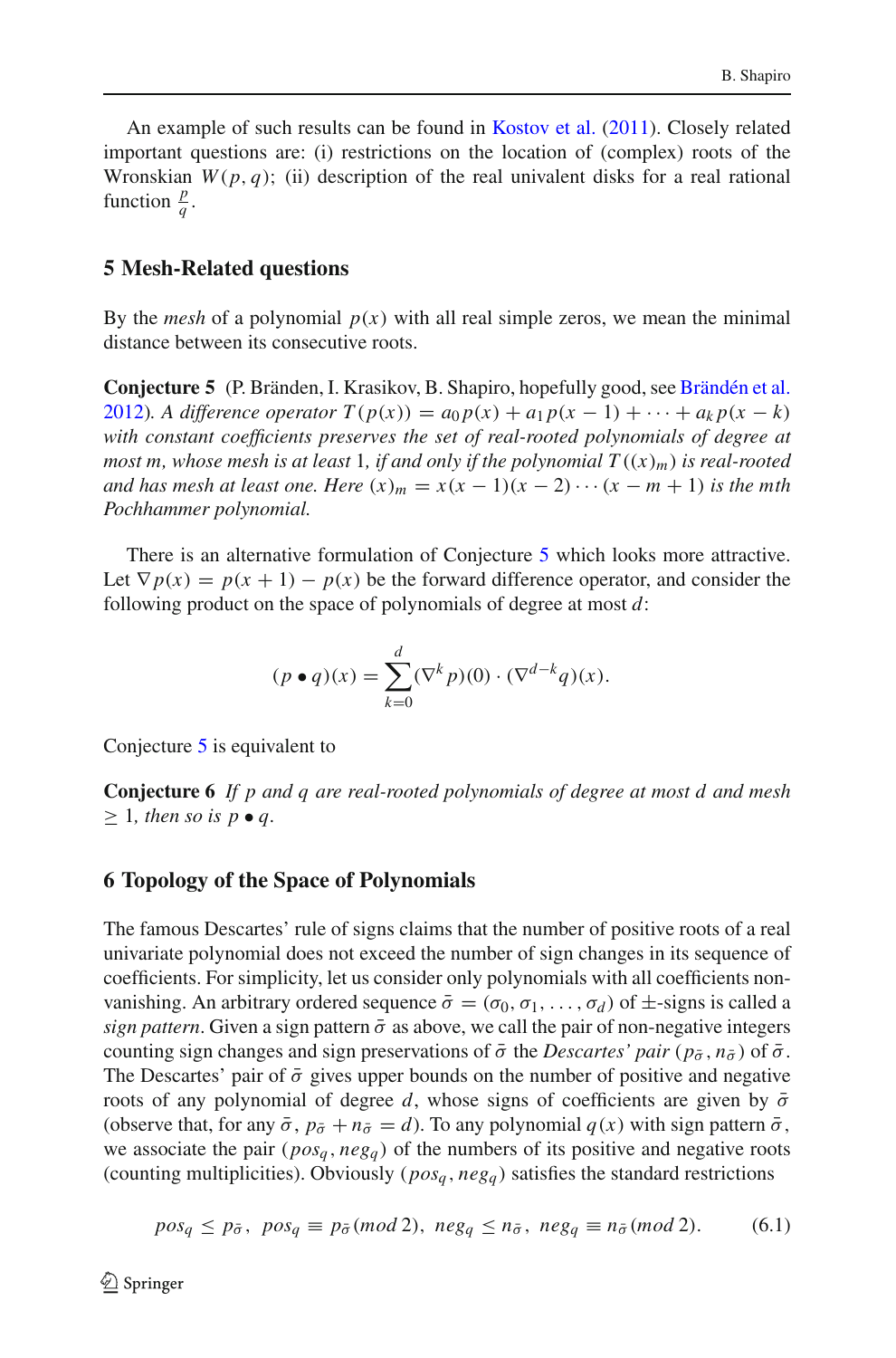We call pairs (*pos*, *neg*) satisfying [\(6.1\)](#page-3-1) *admissible* for  $\bar{\sigma}$ . It turns out that there exist patterns  $\bar{\sigma}$  whose admissible pairs (*pos*, *neg*) are not all realizable by polynomials with sign pattern  $\bar{\sigma}$ .

**Problem 5** (*Seems bad, but might be ugly*). For a given sign pattern  $\bar{\sigma}$ , which admissible pairs (*pos*, *neg*) are realizable by polynomials whose coefficients have signs given by  $\bar{\sigma}$ ?

The first non-realizable combination of a sign pattern and a pair (*pos*, *neg*) occurs in degree 4, see [Grabiner](#page-8-13) [\(1999](#page-8-13)). Namely (up to the standard  $\mathbb{Z}_2 \times \mathbb{Z}_2$ -action on the set of all sign patterns), the only non-realizable combination is  $\bar{\sigma} = (+, +, -, +, +)$ with the pair  $(2, 0)$ . Based on our computer-aided results up to degree 10, we can formulate the following claim.

**Conjecture 7** (J. Forsgård, V. Kostov, B. Sh, hopefully good, see [Forsgård et al. 2015](#page-8-14))*. For an arbitrary sign pattern*  $\bar{\sigma}$ *, the only type of pairs* (*pos, neg*) *which can be nonrealizable has either pos or neg vanishing. In other words, for any sign pattern*  $\bar{\sigma}$ *, each pair* (*pos*, *neg*)*, satisfying* [\(6.1\)](#page-3-1) *with positive pos and neg, is realizable.*

#### **7 Tropical Geometry**

**Conjecture 8** (J. Forsgård, B. Shapiro, seems good, see [Forsgård and Shapiro 2015](#page-8-15)). Let  $f(z) = \sum_{k=0}^{n} a_k z^k$  *be a polynomial with positive coefficients, and consider the related (weighted) tropical polynomial*

$$
f_{trop}(x) = \max_{k} \left( \text{Log}(a_k) + kx + \text{Log}\binom{n}{k} \right).
$$

*Then the number of real zeros of f* (*z*) *does not exceed the number of points in the tropical variety defined by*  $f_{trop}$ *, i.e., the number of corners of the continuous piecewise-linear function*  $f_{trop}(x)$ ,  $x \in \mathbb{R}$ *.* 

**Conjecture 9** (J. Forsgård, B. Shapiro, seems good, see [Forsgård and Shapiro 2015](#page-8-15)). Let  $f(z) = \sum_{k=0}^{n} a_k z^k$  *be a polynomial with positive coefficients. Consider the differences*

$$
\tilde{c}_k = (k+1)a_k^2 - ka_{k-1}a_{k+1},
$$

*where*  $a_{-1} = a_{n+1} = 0$ *. Let*  $0 = k_1 < k_2 < \cdots < k_m = n$  be the sequence of all *indices such that*  $\tilde{c}_{k_i}$  *is positive, and let*  $v(f)$  *be the number of changes in the sequence*  ${k_i \mod 2}_{i=0}^m$ . Then the number of real zeros of  $f(z)$  does not exceed  $v(f)$ .

**Conjecture 10** (J. Forsgård, B. Shapiro, seems good, see [Forsgård and Shapiro 2015](#page-8-15)). Let  $f(z) = \sum_{k=0}^{n} a_k z^k$  *be a polynomial with positive coefficients. Consider the differences*

$$
c_k = a_k^2 - a_{k-1}a_{k+1},
$$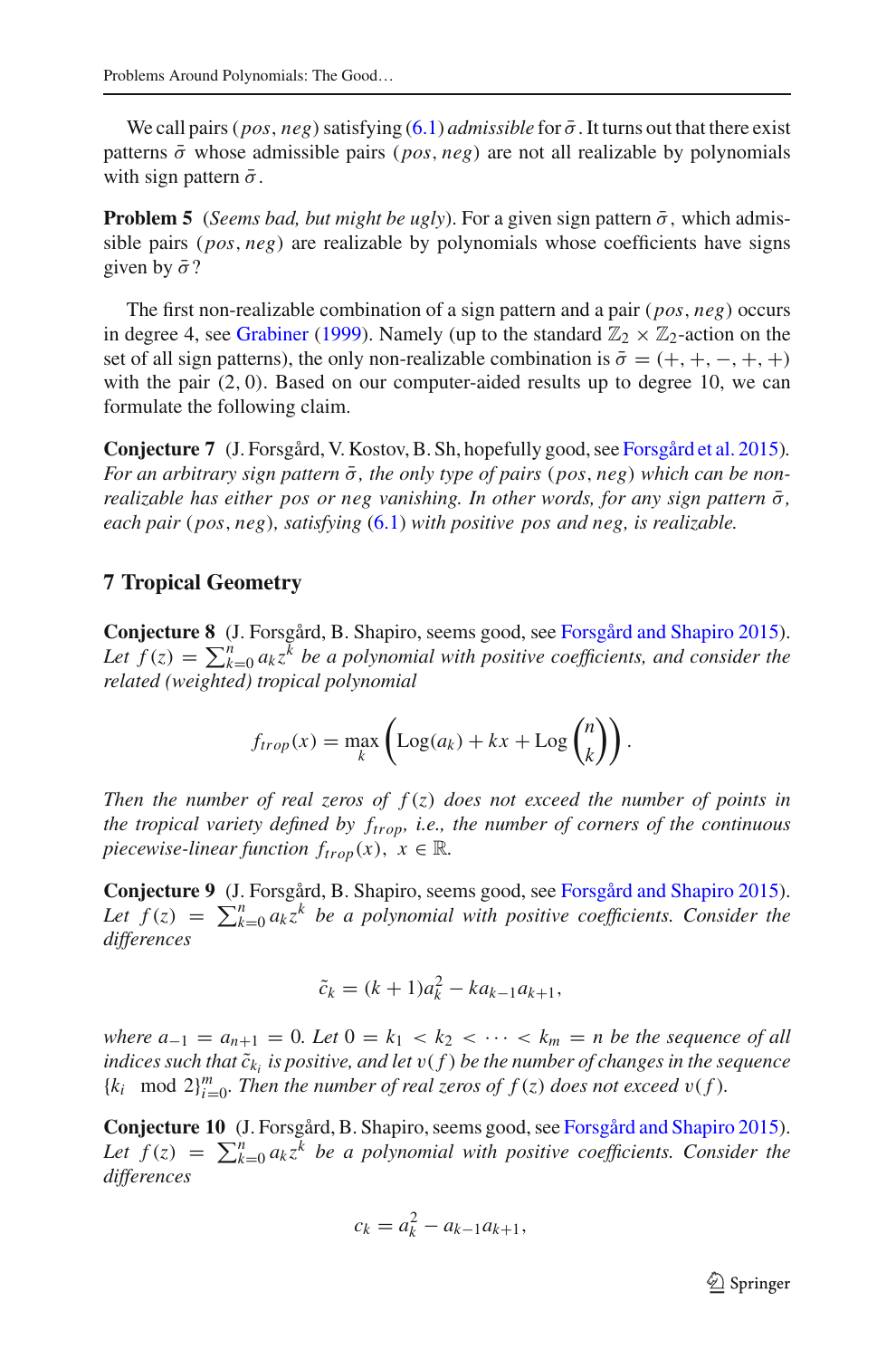*where*  $a_{-1} = a_{n+1} = 0$ *. Let*  $0 = k_1 < k_2 < \cdots < k_m = n$  be the sequence of all *indices such that*  $c_k$  *is non-negative, and let*  $v(f)$  *be the number of changes in the* sequence  $\{k_i \mod 2\}_{i=0}^m$ . Then the number of real zeros of  $f(z)$  does not exceed  $v(f)$ .

Observe that polynomials with all positive coefficients have no positive real roots.

#### **8 Polynomial-Like Functions**

Consider a smooth function *f* with *n* distinct real zeros  $x_1^{(0)} < x_2^{(0)} < \cdots < x_n^{(0)}$  in some interval  $I \subseteq \mathbb{R}$ . Then, by Rolle's theorem,  $f'$  has at least  $n - 1$  zeros,  $f''$  has at least *n* − 2 zeros,...,  $f^{(n-1)}$  has at least one zero in the open interval  $(x_1^{(0)}, x_n^{(0)})$ . We are interested in smooth functions  $f$  with  $n$  real simple zeros in  $I$  such that for all  $i = 1, \ldots, n$  the *i*th derivative  $f^{(i)}$  has exactly  $n - i$  real simple zeros in *I* denoted by  $x_1^{(i)} < x_2^{(i)} < \cdots < x_{n-i}^{(i)}$ . Note, in particular, that  $f^{(n)}$  is non-vanishing on *I*.

**Definition 1** A smooth function *f* defined on an interval *I* is called *polynomial-like of degree n*, if  $f^{(n)}$  does not vanish on *I*. A polynomial-like function of degree *n* on *I* with *n* simple real zeros is called *real-rooted*.

By Rolle's theorem, *n* is the maximal possible number of real zeros in *I* for a polynomial-like function of degree *n*. An obvious example of a real-rooted polynomiallike function of degree *n* on  $\mathbb R$  is a usual real polynomial of degree *n* with all real and distinct zeros. Observe also that if a polynomial-like function *f* of degree *n* is realrooted on *I*, then for all  $i < n$  its derivatives  $f^{(i)}$  are also real-rooted of degree  $n - i$ on the same interval. In the above notation, the following system of inequalities holds:

$$
x_l^{(i)} < x_l^{(j)} < x_{l+j-i}^{(i)} \quad \text{for} \quad i < j \le n - l. \tag{8.1}
$$

<span id="page-5-0"></span>We call [\(8.1\)](#page-5-0) the system of *standard Rolle's restrictions* (it is worth mentioning that the standard Rolle's restrictions define the well-known Gelfand–Tsetlin polytope, see, e.g., [De Loera and McAllister 2003](#page-8-16)).

With any real-rooted polynomial-like function *f* of degree *n*, one can associate its configuration  $A_f$  of  $\binom{n+1}{2}$  zeros  $\{x_i^{(i)}\}$  of  $f^{(i)}$ ,  $i = 0, \ldots, n-1; 1 \le l \le n-i$ , by taking first all  $x_l^{(0)}$ , then all  $x_l^{(1)}$ , etc.

<span id="page-5-1"></span>**Problem 6** (*V. Kostov, B. Shapiro, looks ugly, see* [Shapiro and Shapiro 2012\)](#page-8-17). What additional restrictions besides [\(8.1\)](#page-5-0) exist on configurations  $A_f = \{x_l^{(i)}\}$  coming from real-rooted polynomial-like functions of a given degree *n*? Or, more ambitiously, given a configuration  $\mathcal{A} = \{x_l^{(i)} | i = 0, \ldots, n-1; l = 1, \ldots, n-i\}$  of  $\binom{n+1}{2}$  real numbers satisfying standard Rolle's restrictions, is it possible to determine if there exists a real-rooted polynomial-like function  $f$  of degree  $n$ , such that  $A_f = A$ ?

In the simplest non-trivial case  $n = 3$ , Problem [6](#page-5-1) was solved in [Shapiro and Shapiro](#page-8-17) [\(2012\)](#page-8-17), but the general case is wide open.

Substituting each zero of  $p$  by the symbol 0, each zero of  $p'$  by 1,..., the unique zero of *p*(*n*−1) by *n* −1, respectively, we get a *symbolic sequence associated to p* of length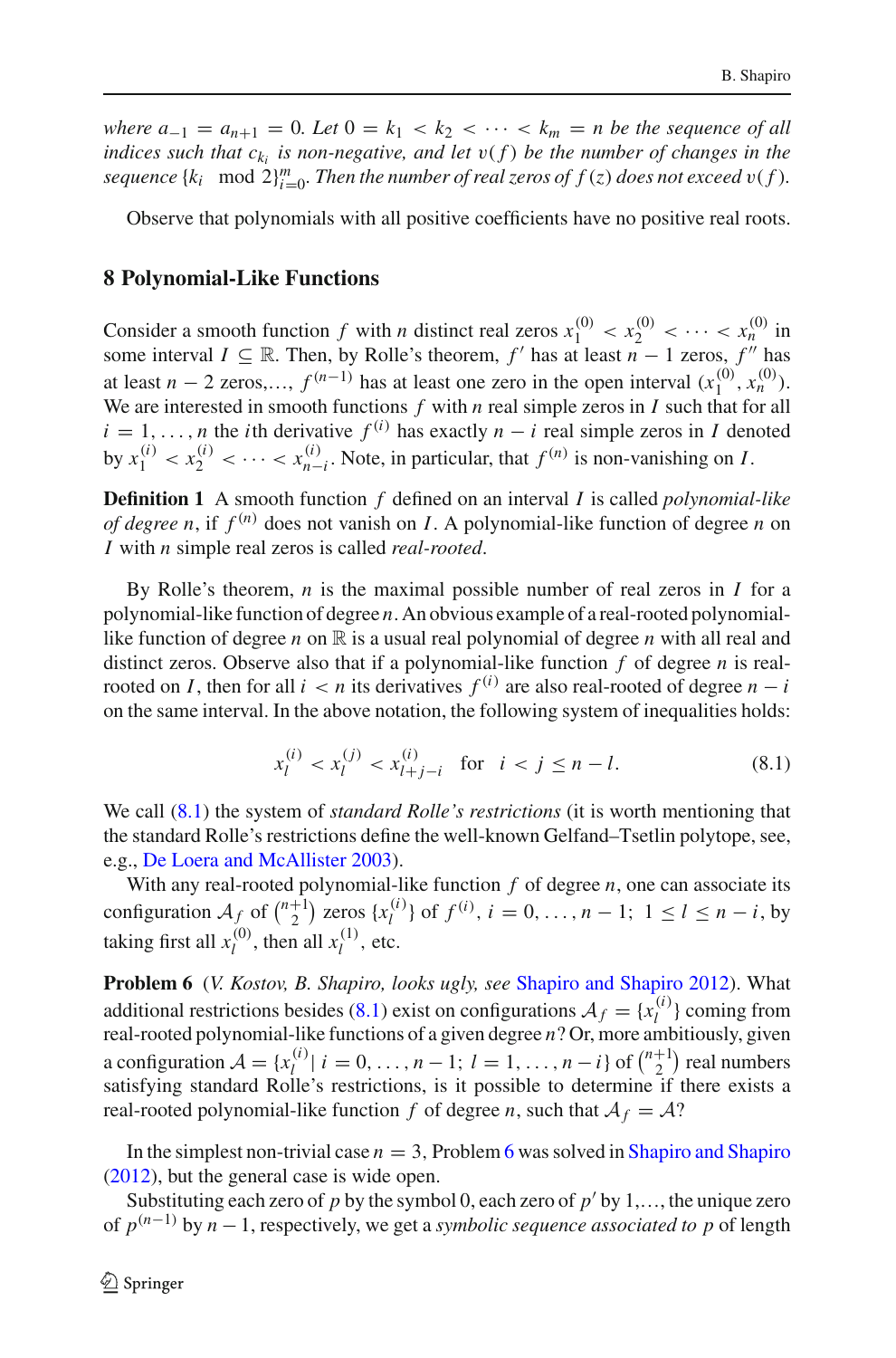$\binom{n+1}{2}$  with *n* occurrences of 0, *n* − 1 occurrences of 1, ..., 1 occurrence of *n* − 1. Standard Rolle's restrictions result in the condition that between any two consecutive occurrences of the symbol *i* in such a sequence, one has exactly one occurrence of the symbol  $i + 1$ .

For example, for  $n = 3$ , there are only two possible symbolic sequences  $012010$ and 010210. For  $n = 4$ , there are 12 such sequences 0123012010, 0120312010, 0120132010, 0102312010, 0102132010, 0123010210, 0120310210, 0120130210, 0120103210, 0123010210, 0102130210, 0102103210. A patient reader will find that for  $n = 5$  there are 286 such sequences.

It is possible to calculate the number  $\nu_n$  of all possible symbolic sequences of length *n* explicitly. Namely,

$$
b_n = {n+1 \choose 2}! \frac{1!2! \dots (n-1)!}{1!3! \dots (2n-1)!}.
$$

A *strictly real-rooted polynomial* is a real-rooted polynomial with only simple roots.

**Problem 7** (*Looks ugly*). What symbolic sequences can occur for strictly real-rooted polynomials of degree *n*?

## **9 Around the "Hawaiian" Conjecture**

The simple observation that if a real polynomial  $p(x)$  has all real and simple zeros, then the function  $\frac{p'(x)}{p(x)}$  is (locally) strictly monotone was apparently known to Gauss. We can reformulate the above observation in the form of the classical Laguerre inequality:

**Lemma 2** *If*  $p(x)$  *has only simple real zeros, then the polynomial*  $P_1(x) = (p'(x))^2 - p(x)$  $p(x)p''(x)$  *is strictly positive.* 

A refinement of this observation constitutes the "Hawaiian" conjecture, saying that for any real polynomial  $p(x)$  with simple real zeros (and arbitrary complex-conjugate pairs of zeros),

$$
\sharp_r[(p'(x))^2 - p(x)p''(x)] \le \sharp_{nr} p(x). \tag{9.1}
$$

Here  $\sharp_{rq}(x)$  (resp.  $\sharp_{nr}q(x)$ ) stands for the number of real (resp. non-real) zeros of a polynomial  $q(x)$  with real coefficients.

The "Hawaiian" conjecture was settled in [Tyaglov](#page-8-18) [\(2011](#page-8-18)) by elementary but tedious calculations. Observe that the polynomial  $P_1(x) = (p'(x))^2 - p(x)p''(x)$  appears not only as the numerator of  $\left(\frac{p'(x)}{p(x)}\right)$  $\frac{p'(x)}{p(x)}$  but also in a different situation discovered around 1910 by [Jensen](#page-8-19) [\(1913\)](#page-8-19). Namely, consider the function

$$
\Phi_p(x, y) = |p(x + iy)|^2.
$$
\n(9.2)

 $\Phi_p(x, y)$  is a real-analytic, nonnegative function in  $(x, y)$ , whose zeros correspond to the zeros of  $p(z) = p(x + iy)$ . Assuming that deg  $p(x) = k$  and expanding  $\Phi_p(x, y)$ in the variable *y*, one gets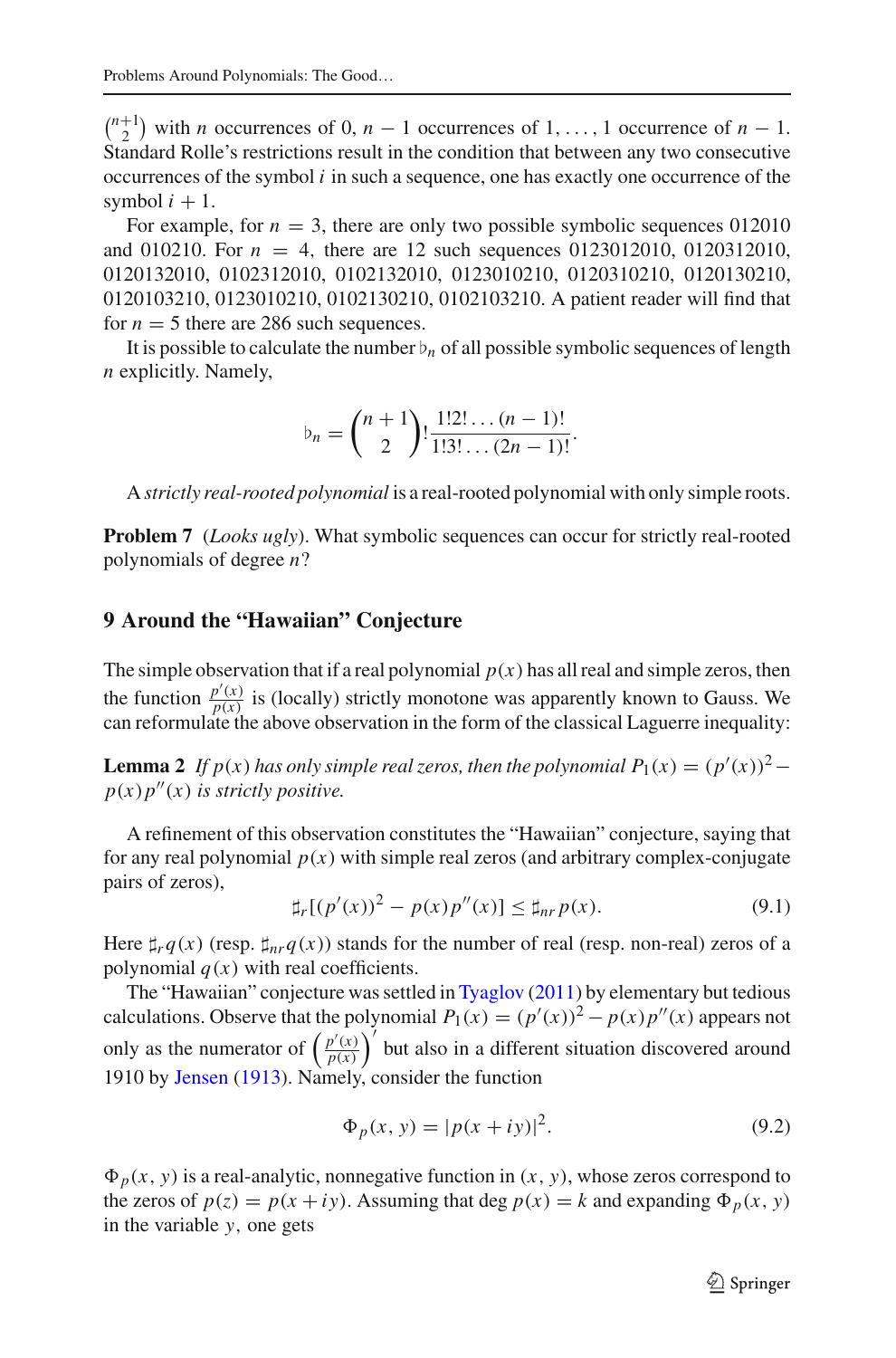$$
\Phi_p(x, y) = \sum_{i=0}^{k} P_i(x) \frac{y^{2i}}{(2i)!},
$$
\n(9.3)

where

$$
P_i(x) = \sum_{j=0}^{i} (-1)^{i+j} {2i \choose j} p^{(j)}(x) p^{(2i-j)}(x).
$$
 (9.4)

In particular,  $P_0(x) = p^2(x)$  and  $P_1(x) = (p'(x))^2 - p(x)p''(x)$ . The following explicit formula

$$
P_i(x) = p^2(x) \sum_{(l_1,\dots,l_{2i})} \frac{(2i)!}{(x - x_{l_1})^2 \dots (x - x_{l_{2i}})^2}
$$
(9.5)

is valid. Here  $p(x) = (x - x_1)(x - x_2) \dots (x - x_k)$ , and the summation is taken over all 2*i*-tuples (with repetitions in case of multiple zeros). The latter formula immediately implies the following criterion of real-rootedness known to J. Jensen.

<span id="page-7-0"></span>**Proposition 3** (First criterion of real-rootedness). *A polynomial p*(*x*) *of degree k has simple real zeros if and only if the polynomials*  $P_i(x)$  *are strictly positive for all*  $i = 1, \ldots, k - 1.$ 

<span id="page-7-1"></span>Somewhat later, G. Polya discovered a different criterion of real-rootedness, while studying a number of unpublished notes left after Jensen's death in 1925.

**Proposition 4** (Second criterion of real-rootedness). *A polynomial p*(*x*) *of degree k has real simple zeros if and only if the polynomials*

$$
G_i(x) = (k - i)(p^i(x))^2 - (k - i + 1)p^{(i-1)}(x)p^{(i+1)}(x)
$$
(9.6)

*are strictly positive for all i* = 1, ...,  $k - 1$ .

Propositions [3–](#page-7-0)[4](#page-7-1) combined with the original "Hawaiian" conjecture motivate our questions of the number of real zeros for the families  ${P_i(x)}$  and  ${G_i(x)}$  presented below. They are based on extensive experiments with real polynomials of degree up to 6.

**Conjecture 11** (B. Shapiro, seems good)*. For any real polynomial p*(*x*) *of degree k with simple real zeros,*

$$
\sharp_r[(k-1)(p'(x))^2 - kp(x)p''(x)] \le \sharp_{nr} p(x),\tag{9.7}
$$

*i.e., the "Hawaiian" conjecture holds for*  $G_1(x)$  *as well.* 

**Corollary 1** (Conjectural)*. For any real polynomial p*(*x*) *of degree k with simple real zeros,*

$$
\sharp_r G_i(x) \le \min\{\deg G_i(x), \sharp_{nr} p(x)\}.
$$
\n(9.8)